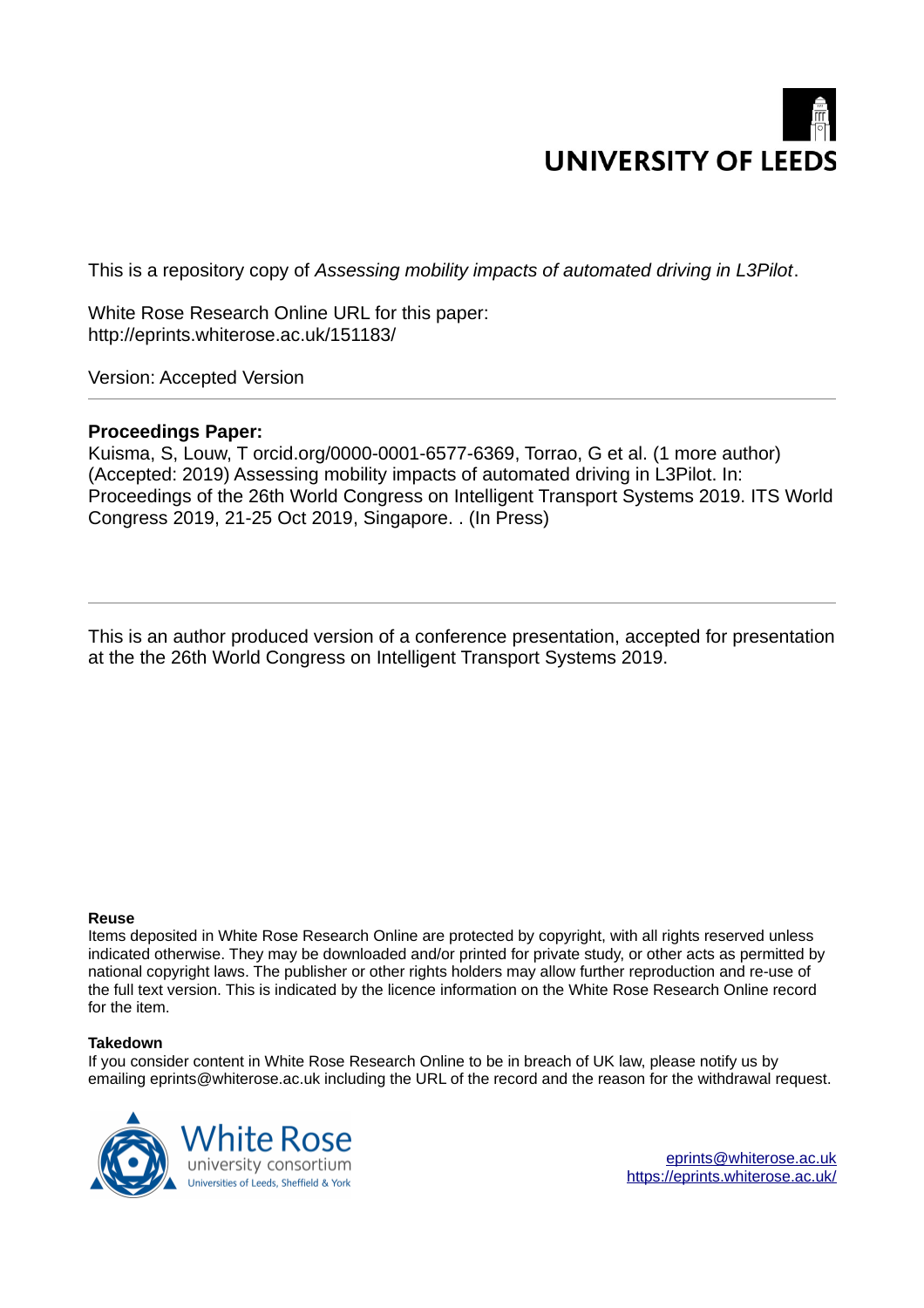# Paper ID #EU-TP2216

# **Assessing mobility impacts of automated driving in L3Pilot**

## **Salla Kuisma<sup>1</sup> , Tyron Louw<sup>2</sup> , Guilhermina Torrao<sup>2</sup> , Satu Innamaa1\***

1. VTT Technical Research Centre of Finland Ltd., Finland \*satu.innamaa@vtt.fi 2. Institute for Transport Studies, University of Leeds, UK

# **Abstract**

L3Pilot project under H2020 programme is the first large-scale piloting of SAE Level 3 automated driving in Europe, with the aim to study key questions related to the deployment of automated driving functions (ADFs). This paper describes how the methodology has been developed to assess the mobility impacts of the availability and use of passenger cars with ADFs within the L3Pilot project, laying a basis for future work in the area. The paper begins with an overview of current assessment approaches and the potential implications of SAE Level 3 cars on mobility, as a function of known dimensions of mobility and mobility impact mechanisms. The paper concludes with a description of the approach and method developed for mobility impact assessment in L3Pilot, which is built on FESTA guidelines and work done in previous projects.

### **Keywords:**

On-road test, automated driving, mobility impact assessment

### **Introduction**

Significant advances in automated driving technologies are bringing automated driving closer to market introduction. Today we are at a stage that motivates the large-scale piloting of automated driving, to assess a number of impacts related to their real-world implementation. Although it is certain that the automation of road transport will change the way we travel, future mobility scenarios are uncertain. Gaining more knowledge and understanding of this topic is essential when striving towards more intelligent and sustainable transport systems. The L3Pilot project  $(2017–2021; 13$ pilot.eu), under the European Commission H2020 programme, tests the viability of automated driving as a safe and efficient means of transportation and addresses key questions ahead of the widespread introduction of automated cars. L3Pilot unites 34 partners across 11 countries and includes Original Equipment Manufacturers (OEMs), suppliers, research institutes, small and medium-sized enterprises, insurers, one authority and one user group.

The automated driving functions (ADFs) piloted and studied in L3Pilot include SAE Level 3 (conditional driving automation) functions, with an additional assessment on some Level 2 and Level 4 functions [1]. These functions can perform defined driving tasks in motorway, traffic jam, urban and parking scenarios in mixed-traffic, outlining operational design domains (ODDs). There is a slight variation in the features of piloted functions provided by the OEMs, and some functions are closer to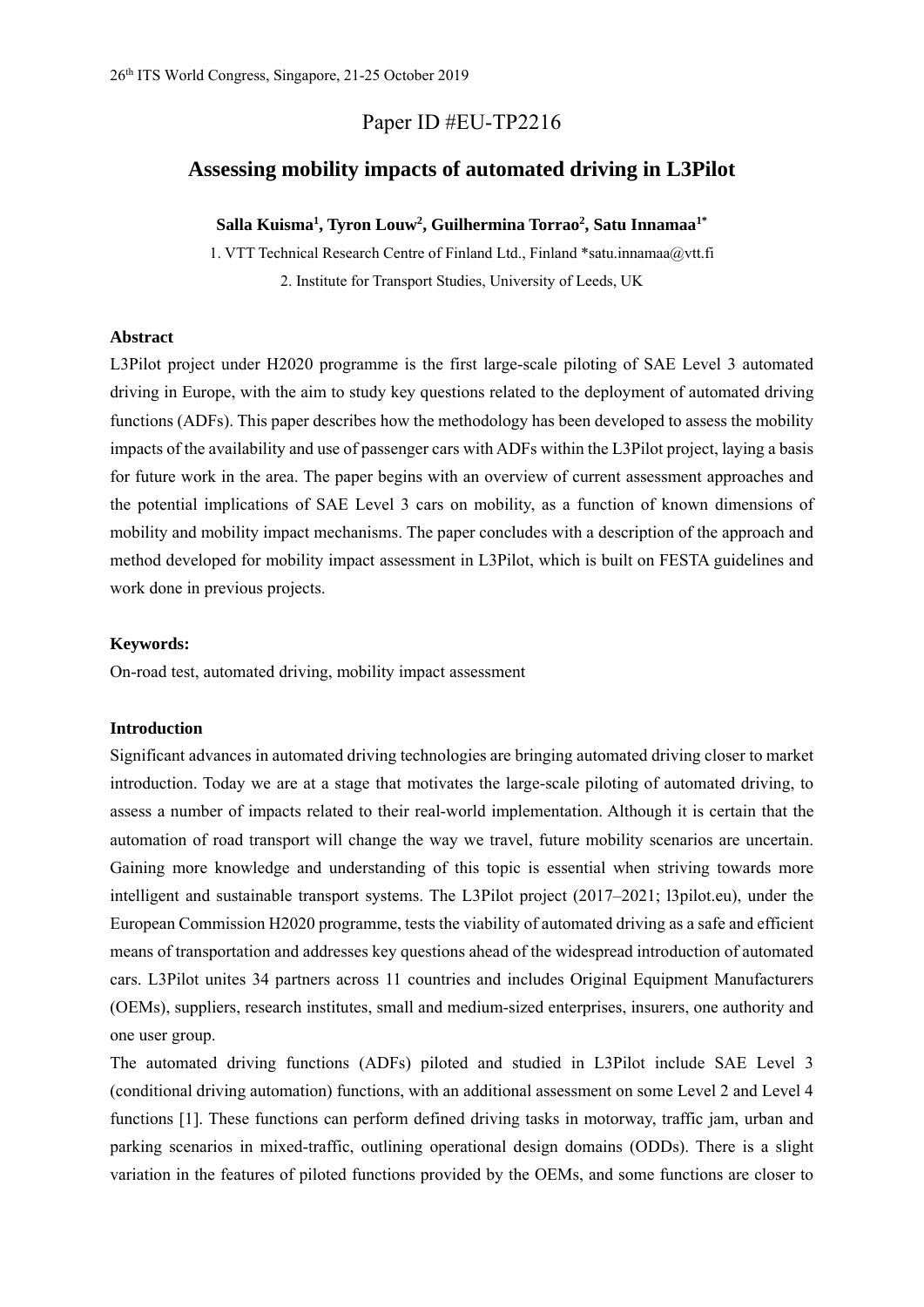market introduction than others. Therefore, generalized descriptions of market-ready functions will be used when scaling-up the mobility impacts. The time horizon of the deployment of functions and the penetration rates for evaluation purposes will be defined during the project. Overall, the L3Pilot project targets four major evaluation areas: user and acceptance, technical and traffic, socio-economic, and impacts including safety, efficiency, environment and mobility. The focus of this paper is to present the approach taken within the L3Pilot project to assess the mobility impacts of automated driving.

There is currently a dearth of research addressing scenarios involving mixed-traffic with conventional vehicles and automated vehicles (SAE Levels  $0-3$ ). The mobility of people is a key issue in future transport, and knowledge of the potential impacts of automated driving is essential for different stakeholders including authorities and industry. While the ability of people to move from one location to another conveniently is essential for our society, mobility is also a key factor in responding to environmental challenges. Automation renders future mobility scenarios uncertain, and research is therefore needed to predict the implications of automated driving on travel behaviour. As L3Pilot is the first large-scale piloting of SAE Level 3 ADFs, the project enables the definition and discussion of mobility scenarios based on views of test users having actual experience on the systems combined with complementary mobility impact assessment methods. This approach will enable new insights into the effect of automation on mobility.

## *Aim of this paper*

Mobility impact assessment in L3Pilot aims to evaluate the potential mobility impacts of automation. The assessment approach is building upon multidisciplinary research, including available frameworks, theories and methods and applying them to driving automation and experiences of real test users in the project. The first objective of this paper is to present current assessment approaches and to give an overview of what driving automation means for mobility impacts assessment. The second objective is to describe the approach and method developed for mobility impact assessment in L3Pilot.

### **Approaches to researching mobility**

### *Mobility concept*

Mobility is a concept that reaches beyond visible travel to consider things like travel potential, experience and constraints. Although various definitions exist for mobility in different contexts, human mobility is usually defined in transport research as the ability to move, the ease of movement, or the potential for movement  $[2, 3]$ . According to some definitions, it includes peoples' preferences and experiences of travel and their decisions over time, mode and route [4]. Thus, the quality of travel is considered an important aspect of mobility. An individual's mobility is dictated by the "mobility tools" they have available to them, such as the networks and means of travel they know about, has access to and is willing to use [5]. Realised travel thus happens within mobility. In L3Pilot, mobility is defined as the potential for [spatial] movement of people (see Figure 1). According to this definition, it consists of means of travel and networks one has access to, knows about and is willing to use. Along with transport and infrastructure, it encompasses peoples' and intentions, opinions and choices in their daily travel.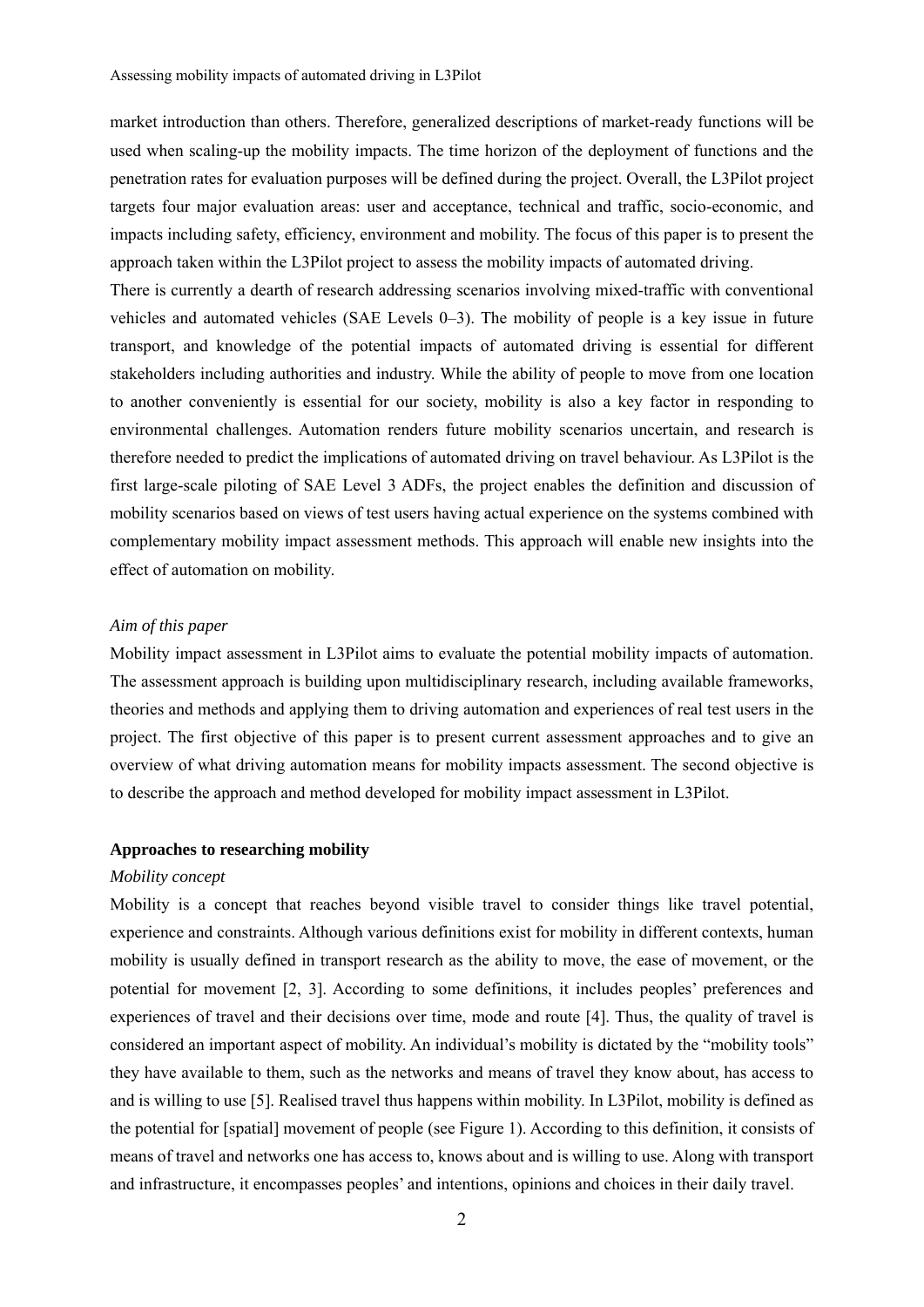

Figure 1. Mobility concept in L3Pilot evaluation.

# *Factors affecting mobility*

Mobility is multidisciplinary in nature and studied from a wide range of perspectives in different fields of research. Mobility is affected by many factors, some of the most relevant ones to be considered are outlined and discussed below.

- *Land use, infrastructure and transport planning*. Regional development and planning impact locations of places that are relevant for everyday life. Land use thus affects the needs for everyday travel. The existing transport systems define to what extent different places are accessible and by what means. This directly affects the alternatives people have for travelling. In addition, an environment can affect travel decisions by encouraging people to engage in certain travel behaviour [6].
- *Social, cultural and psychological factors*. Socio-economic factors affect mobility by shaping the needs and possibilities for travel [7]. Furthermore, socio-economic and demographic factors are tied to multiple complex social and cultural mechanisms that affect travel behaviour, besides the natural preferences of people. Travel behaviour studies rooted in psychology and the social sciences have researched the indivisible relationship of abstract constructs, such as attitudes, values and desires, to one's travel choices [8]. People also build their perception of situations, possibilities and constraints in different ways, which makes mobility a subjective matter.
- *Situation-specific factors*. Needs for mobility vary between individuals, and are often a matter of prioritisation. Mobility needs are also situation-specific [9], and different means of mobility can be preferred for different types of trips. For example, having a car boot can be important when having plenty of groceries along, while the available time budget can be more restricted for commuting vs leisure trips. It is also possible that different travel alternatives are available for different trips. However, travel behaviour varies across trips [10].
- *Habits.* Habits have a remarkable impact on travel behaviour, like behaviour in general. Triandis [11] argued that habits and intentions are reciprocal, suggesting that the stronger the determinant habit is, the weaker the determinant intention, and vice versa. In other words, the stronger the habit one has over something, the less probable are changes in that behaviour. This applies also to travel behaviour [12]. Humans are not rational beings, and besides habits, emotional impulses create another challenge for predicting travel behaviour.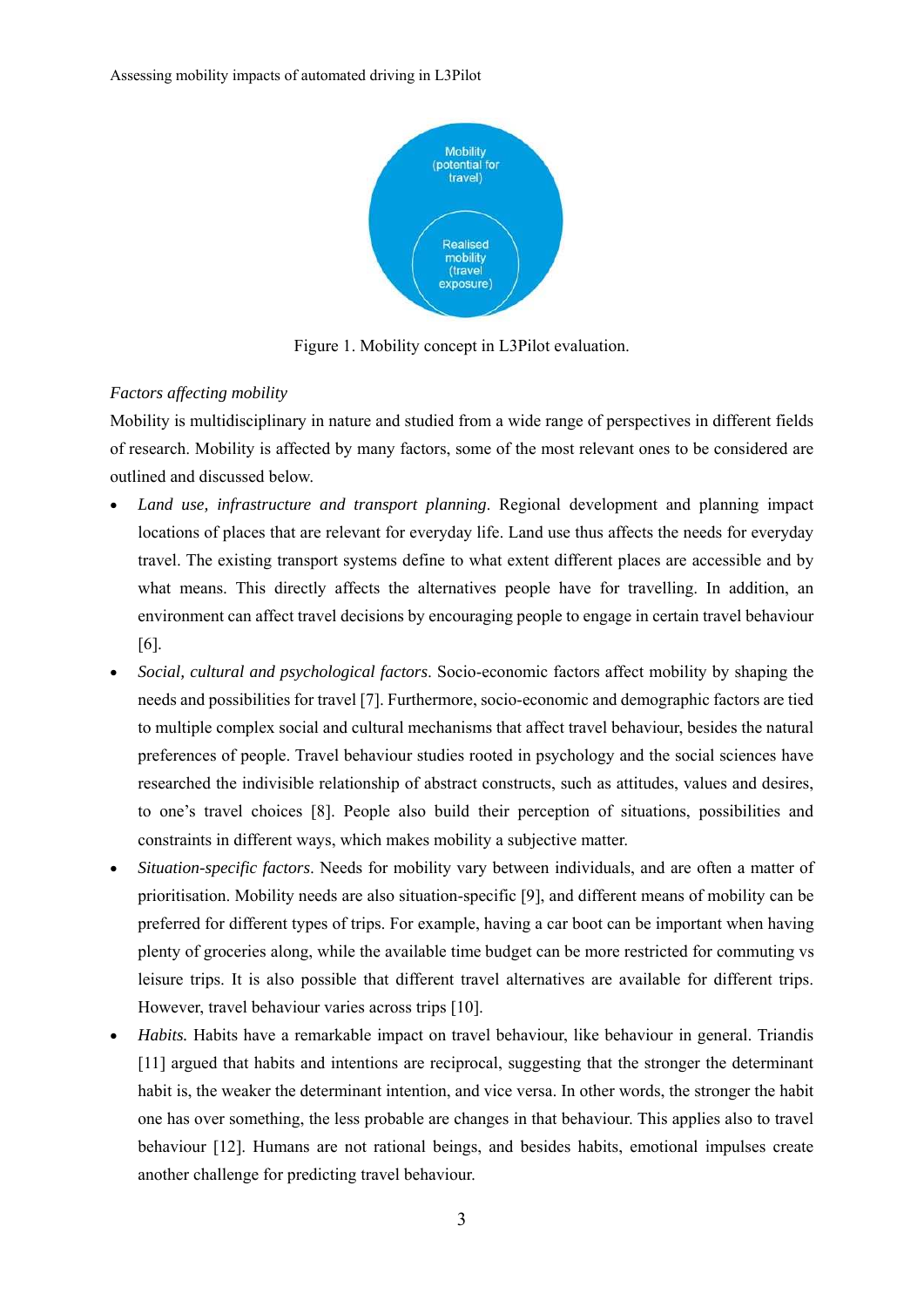Therefore, when assessing the impact of automation on mobility, it is important to consider the potential impact of these factors. As to land use and transport planning, automated driving (AD) would mean there is an additional transport modality option. AD may lead to changes in infrastructure, for example, favoured or segregated automated vehicles (AVs) on highways, which can encourage to certain travel behaviour. Social, cultural and psychological factors can have an impact on acceptance of automated systems, which can be reflected in their use. People may also perceive the benefits and threads of AD differently, which can have a significant impact on their feelings of safety and comfort. Some enjoy driving and being in control more than others and may not find AD that attractive. If automation of the vehicles raises their prices, it would constrain users with limited means. On the other hand, AD could enable mobility for users currently unable to drive themselves. When considering situation-specific factors, it is possible that AD is perceived more useful for some kinds of trips than others. Thus, it is good to consider whether the impacts of AD on travel are different depending on trips. With regard to habits, given that changing behaviour causes psychological stress and driving habit is strong for many, getting used to various automated systems could even decrease quality of travel if the gains are not big enough.

### *Assessing mobility*

Impacts of driving automation on travel behaviour have been investigated by various simulation and modelling studies in recent years [13]. The methodologies include for example activity- and agent-based models and often consider travel behaviour through trip generation rate, mode choice and mobilisation of new user groups. While models are typically based on real network and travel data, the changes in travel behaviour due to automation are based on assumptions and are limited to "what if" scenarios. Any modelling components require in-depth analysis to produce meaningful results. Therefore, data from the field and real users can be helpful in developing more accurate assumptions for simulation and modelling.

Field studies differ from simulation and modelling studies, although modelling and simulation can also be utilised for scaling up of the field study results. Field tests are an evaluation method, for driver support systems and automated functions, aimed at evaluating the real-world effects that such systems have on different impact areas, including travel behaviour and mobility. The FESTA handbook [14] is maintained and updated to give guidance to facilitate the successful delivery of field operational tests (FOTs). Although it is acknowledged that L3Pilot differs from FOTs as the tested functions are prototypes [15], the overall methodology for evaluation in L3Pilot [16] is set based on FESTA guidelines. Regarding mobility impacts, three points of view are identified in FESTA: amount of travel, travel patterns and quality of travel.

The mobility model described in FESTA was developed in the TeleFOT project (Figure 2, [17]), which tested driver support functions, and was used later in the DRIVE C2X project [18], in the assessment of cooperative systems' impacts. In the TeleFOT project, data on each mobility aspect identified in the model was gathered by using travel diaries and was analysed using statistical methods. In DRIVE C2X project, impacts on mobility were mainly assessed by questionnaire results and input from the focus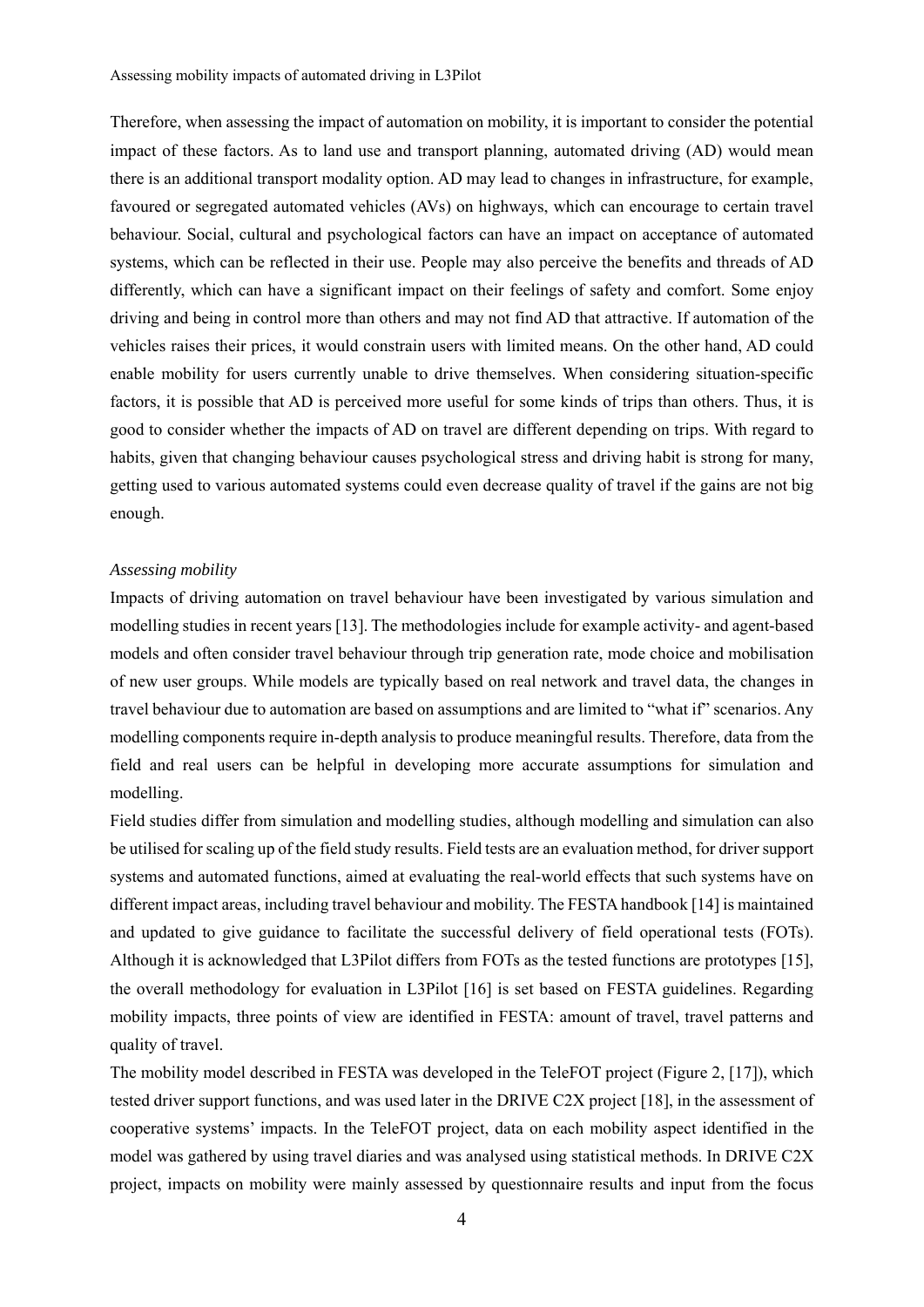groups. In addition, some logged data analyses on driver behaviour were utilised. TEAM project [19] assessed impacts of cooperative applications that were under development through this framework as well.



Figure 2. Mobility model for impact assessment [17]. Edited.

Since measuring potential for movement, as mobility is defined also in the projects mentioned above, is challenging, the focus in the impact assessment has been on realised travel, which is used as an imperfect measure of mobility. Based on TeleFOT mobility model, a conceptual mobility framework was developed to illustrate the mobility-shaping factors identified in multidisciplinary literature [20]. Both of these frameworks can be used in different stages of the evaluation process, starting from evaluation approach and design as well as setting up of research questions. As for handling more complex aspects to be considered in mobility impact assessment, such as handling with direct and indirect impacts and impact mechanisms, the Trilateral Impact Assessment Framework for Automation in Road Transport [21] offers recommendations and support. It has also listed relevant key performance indicators (KPIs) for travel behaviour and mobility to be used in impact assessment.

## **What does automation mean for mobility and its assessment?**

Automating the driving task changes mobility in many ways. Among other things, introducing automated driving features can influence travel behaviour of people who might otherwise not be able to drive themselves, thus offering new potential for travelling. Travel behaviour, as well as possibilities of people to move between locations in their daily life, are key issues when aiming towards more efficient and sustainable transport in the future. Therefore, there are a number of aspects pertinent to consider relating to the potential impact of automated driving on mobility. For example, the extent to which automated driving will impact travel exposure, with respect to the amount of travel (e.g. number of trips, length, duration), travel patterns (e.g. timing and conditions, mode choice, route choice) and trip quality (user stress, user uncertainty, feeling of safety, feeling of comfort). In addition, it is important to assess the impact of automated driving on the types of trips being taken, for example, commuting vs. leisure trips, long vs. short trips, or urban vs. rural trips. Besides different types of trips, it is necessary to ascertain the impact that automated driving will have on the mobility of different user groups.

Empirical modelling work has recently begun to address some of these questions. For example, some studies indicate AVs could lead to a reduction in public transport and slow modes share [22]. Others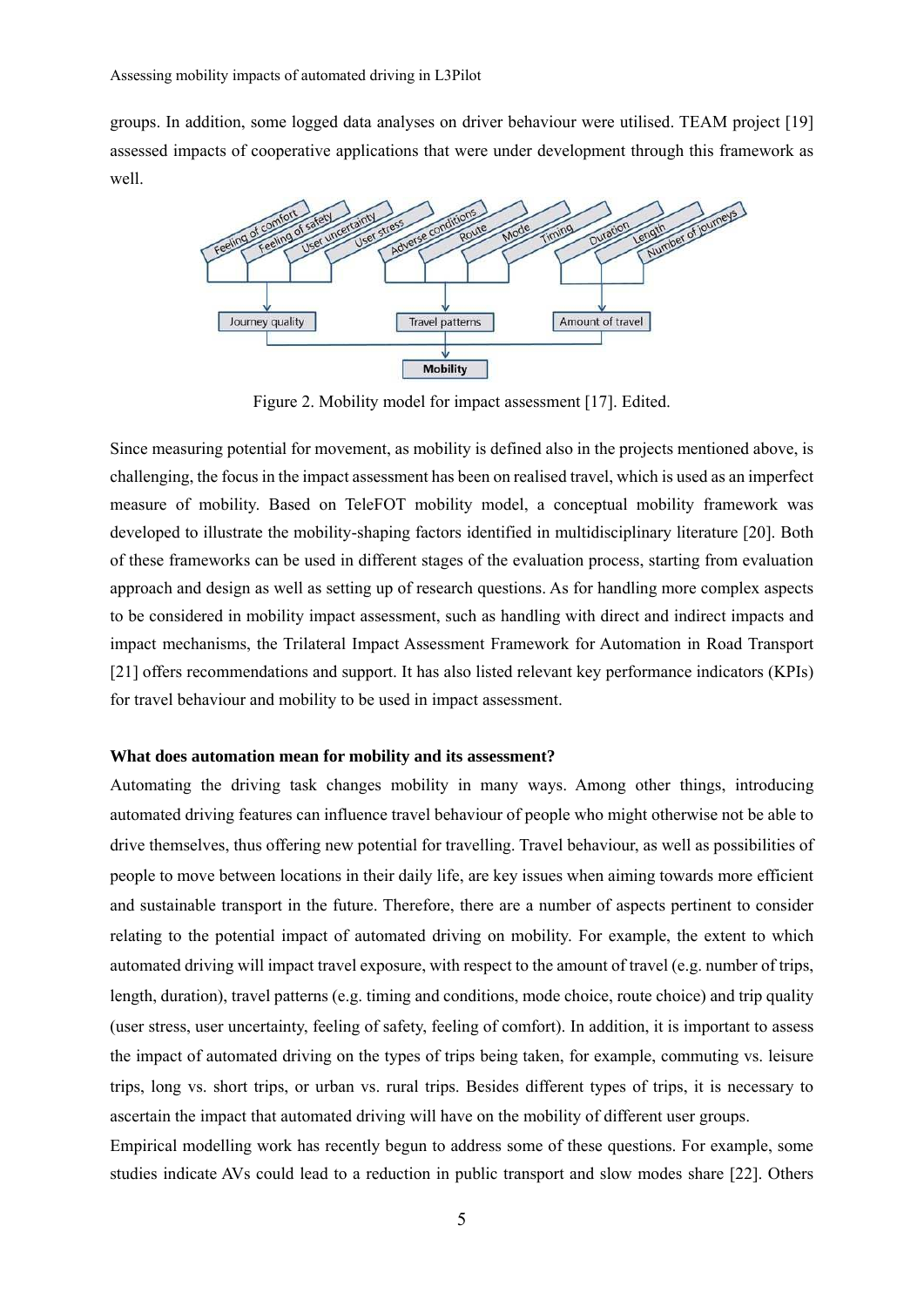have shown that this migration from other transport modes would result in a concomitant increase in vehicle kilometres travelled (VKT; approx. 15-59%), and assuming an increase road capacity would only marginally increase VKT estimations [23]. In terms of the impact of AVs on the mobility of teenagers, adults without driving license (concerns only SAE Level 5) and mobility-impaired people [24], showed a decrease in public transport share from 8.6% to 7.7% and an increase in car share from 45.1% to 48.8% (penetration rate = 37.6%) for Germany. These estimates assumed a reduction in the value of time by 25%, and different penetration rates for private AVs (based on a diffusion model) and private AV availability.

Traditional travel research methods on analysing trips are not sufficient to capture the changes in mobility that automation might introduce. Models and predictions of future travel that are based on data about past trips fit well to circumstances where the mobility ecosystem follows a predictable or stable pattern of development. However, if the future is uncertain or major changes like automation occur, models based on the current situation and behaviour will not be very usable. Identification of the ways in which automation affects travel is crucial in this situation. The Trilateral Impact Assessment Framework for Automation in Road Transport has identified multiple mechanisms in which AD changes mobility. For example, it highlights the changes in use and value of travel time in an AV that affect travel quality but influence amount of travel and mode choice as well. In addition, the CARTRE project Deliverable on socio-economic impacts of AD [25] has listed factors that may have an effect on mobility performance indicators. For example, continuing the example of travel time use, it states that possibility to focus on other activities during AD can impact timing of trips, as the additional travel time caused by congestion at peak hours can be used to e.g. working. The ways in which automation is assumed to affect travel are to be taken into account in mobility impact assessment in L3Pilot.

### **L3Pilot methodology for assessing mobility impacts of ADFs**

### *Overall approach*

Methods for mobility impact assessment in L3Pilot aim to assess the potential impacts of four types of automated driving functions on mobility. The overall approach for mobility impact assessment within L3Pilot has three major phases: 1) Definition of the baseline, 2) Definition of the scope for impact, and 3) Assessment of the potential mobility impacts of the ADFs (Figure 3). Ultimately, the evaluation process aims to answer questions regarding how ADFs might impact the amount of travel, travel patterns and trip quality (see [26] for an overview of the development of the project research questions and logging requirements).

Since it is not possible to empirically measure the changes in travel behaviour based on data collected in L3Pilot tests – as the testing takes place in defined scenarios and not in participants' daily life – it is necessary to use complementary data and methods, for example, interviews and focus group discussions, to learn about the potential mobility impacts of ADFs. The L3Pilot methodology will combine actual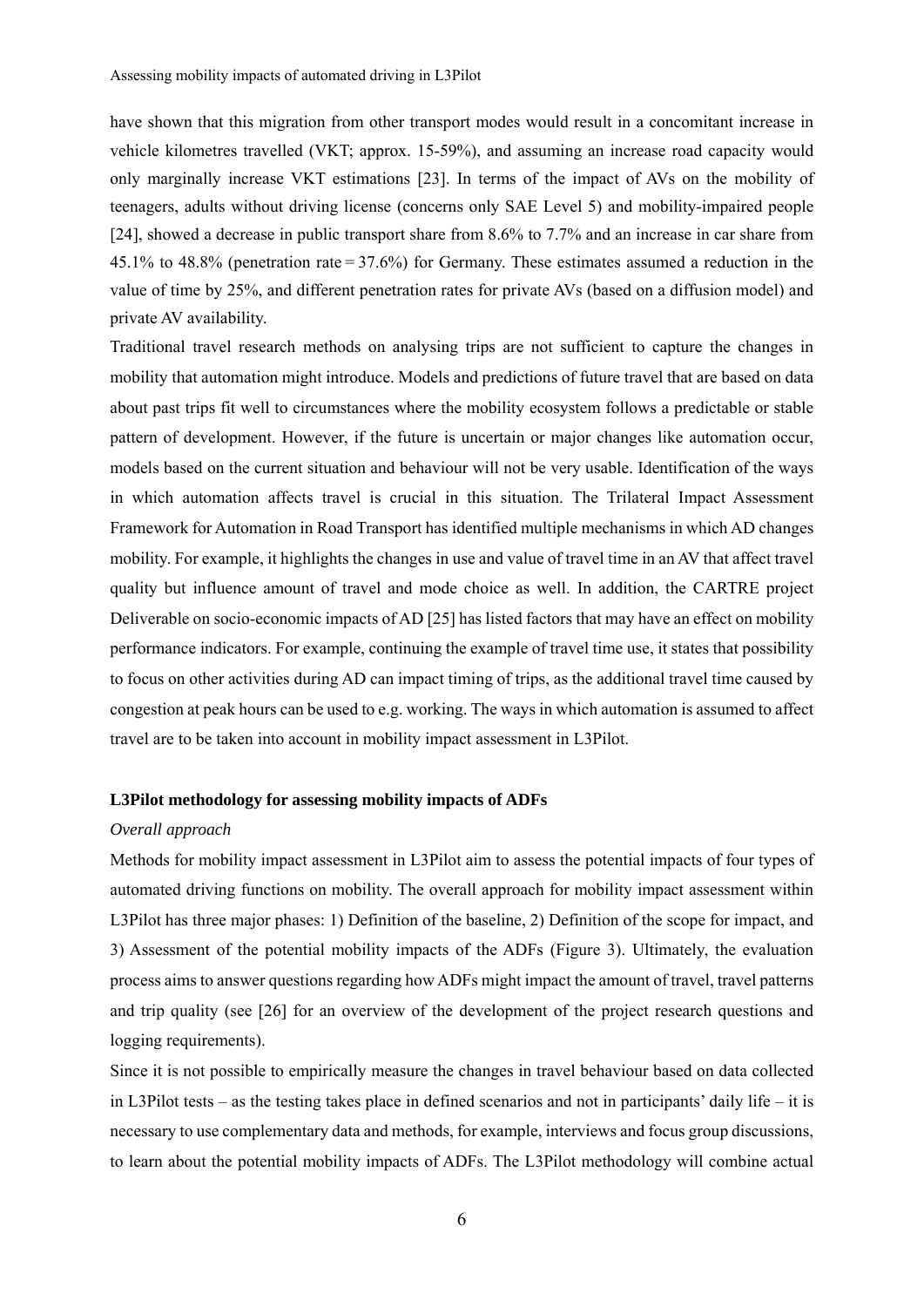quantitative and qualitative data on current travel in different European countries with the analysis of the perceptions and views of people that have actually experienced driving with automation in L3Pilot tests. This provides a good opportunity to use multidisciplinary mobility approach and frameworks to define the potential mobility impacts of ADFs, and further, to answer questions about potential impacts on actual travel exposure.



Figure 3. Overview of the L3Pilot methodology for mobility impact assessment.

The ADFs tested in L3Pilot include SAE level 3 functions for passenger cars. Specifically, these are motorway chauffeur (up to 130 km/h), traffic jam chauffeur for motorways (up to 60 km/h), urban chauffeur and parking chauffeur. In the tests, ADFs are exposed to a range of users in mixed-traffic environments, along different road networks on open roads.

### *Defining the baseline*

The baseline used for analysis will be data collected on the current travel exposure in Europe. During this phase, a broad range of sources will be explored, such as data sets derived from national travel surveys or travel data from previous projects, for instance, TeleFOT or euroFOT. The existing travel data includes information about the amount of travel and travel patterns. The trips made by people can be clustered by any number of factors, for example, by the place of residence or household structure socio-economic factors. This way, baseline data can be set for different groups of people according to the requirements for assessment. Some datasets, such as certain travel surveys, include also trip quality aspect. Baseline data on the subjective experiences of current travel patterns can also be set by using data from the L3Pilot test site questionnaires, global annual survey, focus groups and interviews.

### *Defining the scope for impact*

The scope impact phase addresses the potential users' currents trips and travel options that could be affected by using one or more of the four ADFs. This phase is based on two main sources of information. First of them is the ODD defined for each ADF, specifying the conditions under which the ADFs are assumed to work. These conditions include, for example, infrastructure needs or road types, weather conditions and speed limits. In other words, it is to be defined for which trips automation would be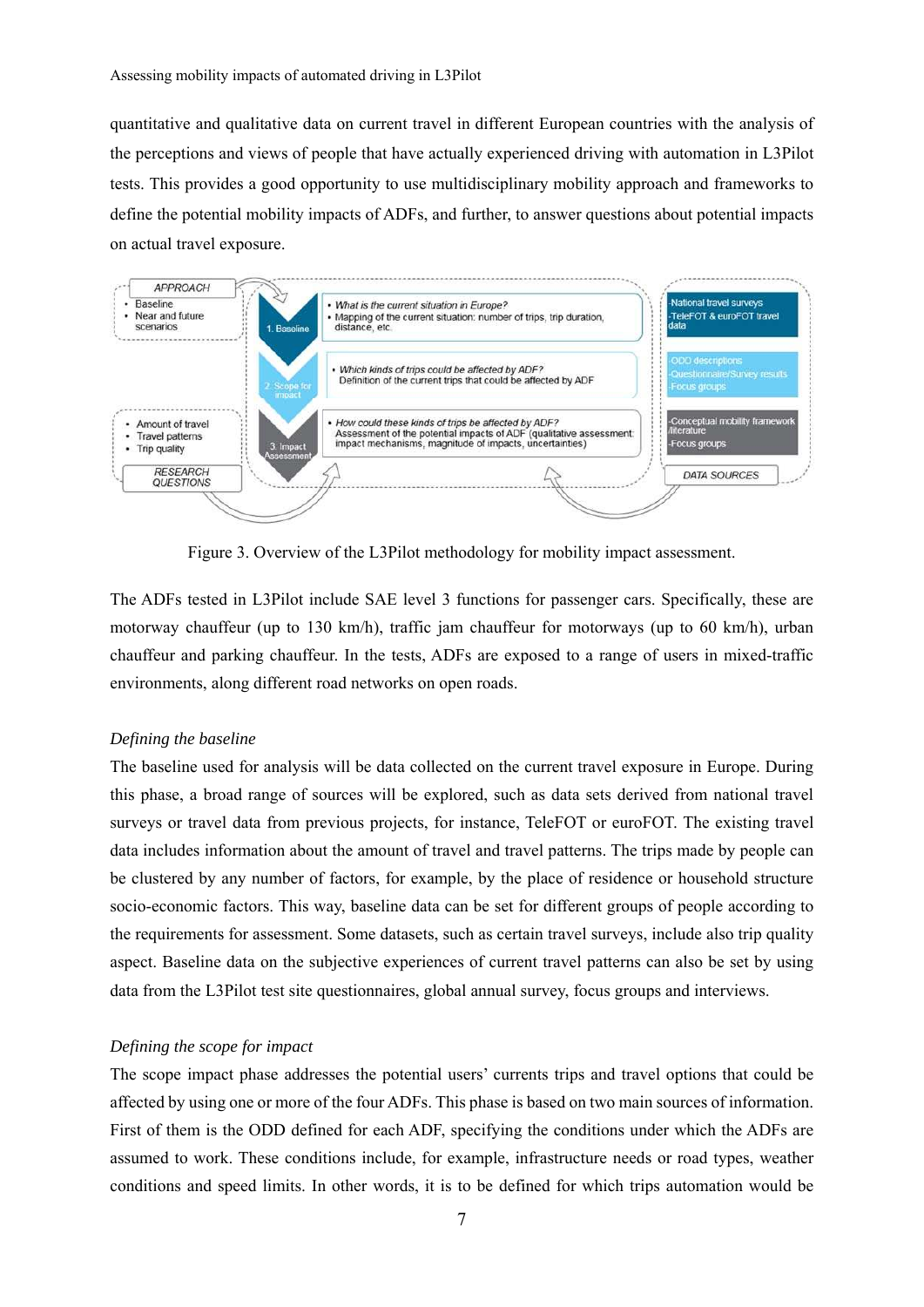available. The second source of information is drivers' willingness to use the systems and their perception of the ADFs' usefulness for different trips. This information comes from user and acceptance evaluation performed during the project.

Four scenarios are defined to consider the scope for impact for each of the four ADFs covered by the test piloting of automated driving, including motorway, traffic jam, urban and parking. The use cases derived from these scenarios are described as follows. The use case scenario for motorway covers all motorways in free flow with speed range of 0-130 km/h, whereas the use case for traffic jam the speed range of 0-60 km/h. For the urban case scenario, different intersections and street types as well as interactions with vulnerable road users will be considered for a speed range of 0-50 km/h. Last, parking will be evaluated for parking lots or designated or private garage. Besides the scenarios, the user groups with interest for the L3Pilot approach are going to be defined to meet the evaluation needs and to provide insights for the mobility research questions, which were mentioned earlier in the methodology section. Examples of the aspects that can be analysed include user's age, household structure, household income, vehicle purchasing decisions (intention for next car acquisition, frequency of changing cars, and intention for car investment), technology attractiveness, driving history and use of different travel modes.

### *Assessing the potential impacts*

The last phase of L3Pilot approach, the assessment of the potential mobility impacts will focus on the use of qualitative assessment methods, in addition to quantitative analyses on potential magnitudes of the mobility impacts. As this project relies on pilot testing of prototype vehicles and the test users are experiencing the ADFs under test situations – not in their everyday lives – using real measurement data of the trips in assessment is not possible. We, however, have valuable access to the perceptions and views of users that have experienced the systems. Interviews (questionnaires) and focus group discussions are used to gain information about the ways the users see automation as a part of their mobility. The real experience with ADFs also gives, for example, stated preferences regarding individual travel behaviour higher reliability.

Multidisciplinary literature on mobility and mobility frameworks (TeleFOT mobility model [17] and conceptual mobility framework [20]) have been used to define the research questions, questions to be included in user interviews, and the overall mobility assessment approach. In the assessment of the potential mobility impacts of automation, the literature and frameworks will be utilised to report the interview and focus group results. After definition of the baseline and the scope for impact, this phase of approach is aimed at assessing the potential impacts within the defined scope. The assessment will aim to answer at least the following questions:

- What are the probable impact mechanisms in which the studied ADFs would affect mobility?
- In which direction (increase, decrease) is the change in mobility likely to occur for each mobility key performance indicator (e.g. regarding amount of travel, travel patterns and travel quality)?
- What would the magnitude of the expected impacts on mobility be?
- What are the mobility impacts of the ADFs on different user groups?
- What are the mobility impacts of the ADFs for different types of trips?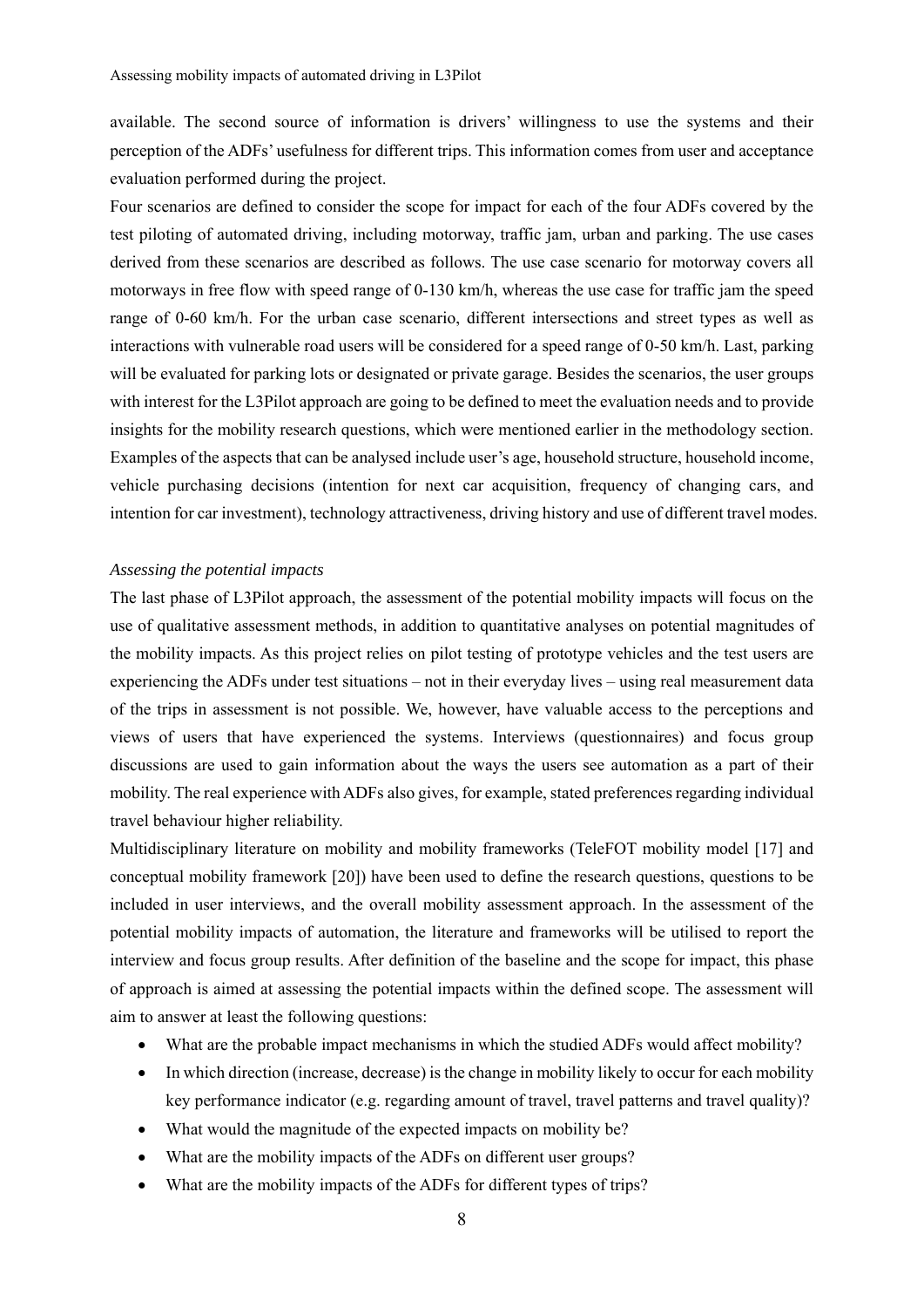The results of this mobility impact assessment will be published in L3Pilot Deliverable D7.4 'Impact evaluation results' in the autumn 2021.

### **Summary and next steps**

The L3Pilot project under H2020 programme in Europe will test and study the viability of automated driving as a safe and efficient means of transportation, as well as explore and promote new service concepts to provide inclusive mobility for different user groups across 11 European countries. First, this paper gave an overview of mobility impact assessment methods and how automation could change them. Second, it described the overall approach for assessing the mobility impacts of availability and use of passenger cars with ADFs and evaluating mobility of identified user groups across four specific driving scenarios: motorway, traffic jam, urban and parking. This mobility impact assessment approach developed for L3Pilot will be helpful for other studies on the impacts of automated driving, conducted all over the world.

As the work on planning for the mobility impact assessment is still underway when writing this paper, the final details of the method can be found from L3Pilot Deliverables D3.3 'Evaluation methods' (published in autumn 2019) and D3.4 'Evaluation plan' (published in spring 2020). Mobility impact assessment results will be published in L3Pilot Deliverable D7.4 'Impact evaluation results' in the autumn 2021.

### **Acknowledgements**

The research leading to these results has received funding from the European Commission Horizon 2020 program under the project L3Pilot, grant agreement number 723051. Responsibility for the information and views set out in this publication lies entirely with the authors. The authors would like to thank partners within L3Pilot for their cooperation and valuable contribution.

### **References**

- 1. SAE (2018). Surface Vehicle Recommended Practice Taxonomy and Definitions for Terms Related to Driving Automation Systems for On-Road Motor Vehicles. SAE international.
- 2. Sager, T. (2006). Freedom as Mobility: Implications of the Distinction between Actual and Potential Travelling. Mobilities  $1(3)$ ,  $465-488$ .
- 3. Spinney, J., Scott, D. & Newbold, K. (2009). Transport mobility benefits and quality of life: A timeuse perspective of elderly Canadians. Transport policy  $16$ ,  $1-11$ .
- 4. Button, K., Stough, R., Bragg, M. & Taylor, S. (2006). Telecommunications, Transportation and Location. Massachusetts. Edward Elgar Publishing, Inc.
- 5. Kulmala, R. & Rämä, P. (2010). Mobility Data Analysis Plan. Large Scale Collaborative Project, 7th Framework Programme, INFSO-ICT 224067. European Commission 2013. Deliverable T4.4.1.
- 6. Boarnet, M. & Sarmiento, S. (1998). Can land-use policy really affect travel behaviour? A study of the link between non-work travel and land-use characteristics. Urban Studies  $35(7)$ ,  $1155–1169$ .
- 7. Kellerman, A. (2016). Daily Spatial Mobilities: Physical and Virtual. Routledge.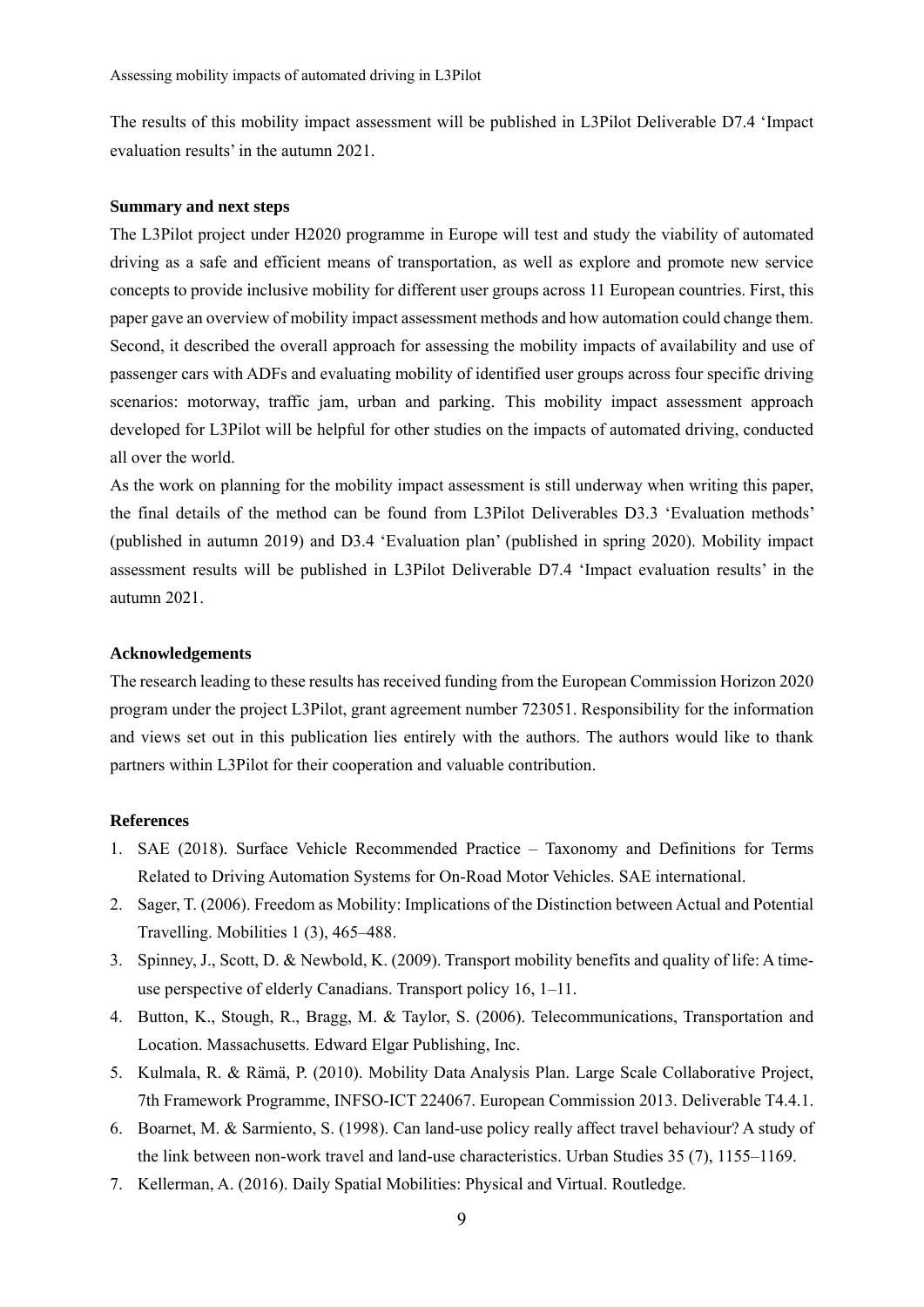- 8. Paulssen, M., Temme, D., Vij, A. & Walker, J. (2014). Values, attitudes and travel behavior: a hierarchical latent variable mixed logit model of travel mode choice. Transportation 41 (4), 873– 888.
- 9. Klöckner, C. & Friedrichsmeier, T. (2011). A multi-level approach to travel mode choice  $-$  How person characteristics and situation specific aspects determine car use in a student sample. Transportation Research Part F: Traffic Psychology and Behaviour 14 (4), 261–277.
- 10. Schlich, R. & Axhausen, K. W. (2003). Habitual travel behaviour: evidence from a six-week travel diary. Transportation 30  $(1)$ , 13–36.
- 11. Triandis, H.C. (1977). Interpersonal behaviour. Brooks/Cole, Monterey.
- 12. Gärling, T. & Axhausen, K. (2003). Introduction: Habitual travel choice. Transportation 30 (1), 1– 11.
- 13. Soteropoulos, A., Berger, M., & Ciari, F. (2018). Impacts of automated vehicles on travel behaviour and land use: an international review of modelling studies. Transport Reviews,  $1-21$ .
- 14. FOT-Net & CARTRE (2018). FESTA Handbook, version 7. D5.4 of FOT-Net Data, Updated version of the FESTA Handbook.
- 15. Innamaa, S., Louw, T., Merat, N., Metz, B., Streubel, T. & Rösener, C. (under review). Methodological challenges related to real-world automated driving pilots. Paper submitted to ITS World Congress Singapore, 21-25 October 2019.
- 16. Innamaa, S., Hibberd, D., Rösener, C., Penttinen, M., Rämä, P. & Metz, B. (2018). Methodology for evaluation in L3Pilot. 25th ITS World Congress, Copenhagen, Denmark, 17-21 September 2018.
- 17. Innamaa, S., Axelson-Fisk, M., Borgarello, L., Brignolo, R., Guidotti, L., Martin Perez, O., Morris, A., Paglé, K., Rämä, A., Wallgren, P. & Will, D. (2013). Impacts on Mobility – Results and Implications. Large Scale Collaborative Project, 7th Framework Programme, INFSO-ICT 224067. European Commission 2013 No: Deliverable D4.4.3.
- 18. Innamaa, S., Rämä, A., Visintainer, F. & Katsaros, K. (2014). Mobility impacts of cooperative systems. Drive C2X project, Deliverable IR4.y.
- 19. Aittoniemi, E., Rämä, P., Kuisma, S., Malin, F., Kahilaniemi, S., Mustaniemi, A., Coconea, L., Schünemann, B., Häusler, F. & Ordinez, R. (2017). Impacts of TEAM applications. Large scale integrating project, 7th Framework Programme. Deliverable 5.5.1.
- 20. Kuisma, S. (2017). Towards a More Comprehensive Picture of Mobility Personal Preferences, Resources and Constraints of Daily Travel. Master's Thesis, Department of Geosciences and Geography, University of Helsinki.
- 21. Innamaa, S., Smith, S., Barnard, Y., Rainville, L., Rakoff, H., Horiguchi, R. & Gellerman, H. (2017). Trilateral Assessment Framework for Automation in Road Transport. Trilateral Impact Assessment Sub-Group for ART. Draft version 1.0.
- 22. Correia, G., & van Arem, B. (2016). Solving the user optimum privately owned automated vehicles assignment problem (UO-POAVAP): A model to explore the impacts of self-driving vehicles on urban mobility. Transportation Research Part B, 87, 64–88.
- 23. Auld, J., Sokolov, V., & Stephens, T. S. (2017). Analysis of the effects of connected-automated